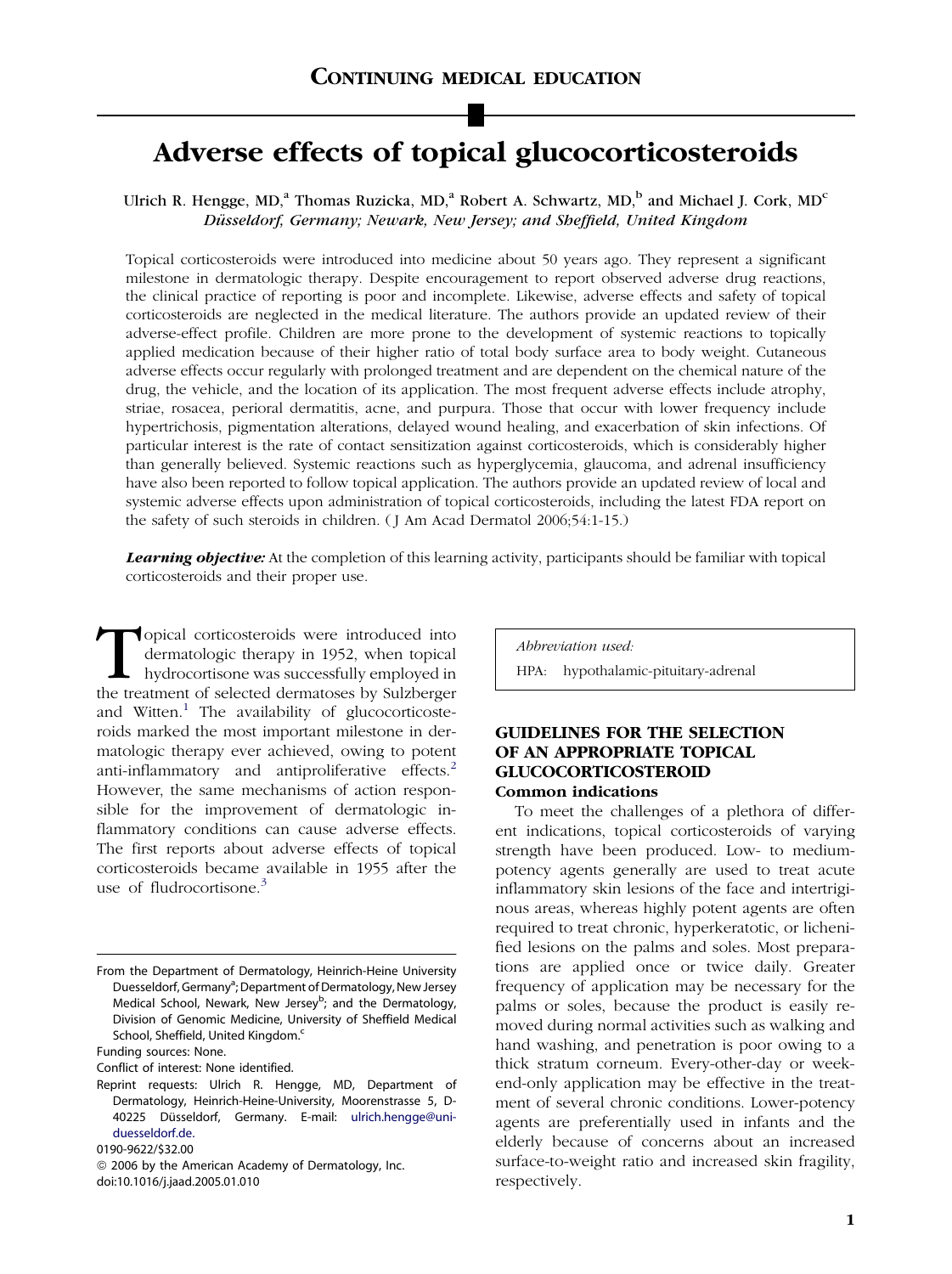# Vehicle and absorption

The vehicle in which the topical corticosteroid is formulated influences the absorption and potency of the drug.<sup>[4](#page-12-0)</sup> Ointment bases are preferred for infiltrated, lichenified lesions, as they enhance penetration of the drug by means of their occlusive effect and increase the hydration of the stratum corneum. The addition of propylene glycol increases the solubility of corticosteroids in the vehicle, further improving the agent's availability and potency on the skin. Creams are preferred for acute and subacute dermatoses and are used on moist skin or intertriginous areas.

Absorption has been demonstrated to vary not only among individuals but with respect to anatom-ical location.<sup>[5](#page-12-0)</sup> For example, while absorption on the forearm is poor (1%), the scalp absorbs around 4% and the scrotum up to 35% of applied drug ([Fig 1\)](#page-2-0).<sup>[5,6](#page-12-0)</sup> Likewise, the groin, maxillae, neck, and face absorb increased amounts of topical corticosteroids and are thus more likely to develop local side effects.<sup>[7,8](#page-12-0)</sup> The reasons for this difference in absorption are not entirely clear, but in vitro studies have shown that the variable percutaneous absorption is caused by the thickness of the stratum corneum and its lipid composition.[5](#page-12-0) Penetration varies between eyelid and plantar skin about 300-fold (Fig  $1$ ).<sup>[5](#page-12-0)</sup> The absorption of topical corticosteroids is usually determined in healthy volunteers without atopic dermatitis, $6\degree$  $6\degree$ whereas in the clinical setting, topical corticosteroids are usually applied to diseased skin. In atopic dermatitis there is a defective epidermal barrier,  $9,10$  and the penetration of topical corticosteroids is 2 to 10 times greater than that through healthy skin. $11$  For this reason, the skin of delicate sites such as the eyelids is much more likely to atrophy from even mild-potency topical corticosteroids. In addition, this phenomenon helps explain why application of mild-potency topical corticosteroids to the eyelids may result in serious local adverse effects such as glaucoma.[12-14](#page-12-0)

# Common challenges of topical corticosteroid use

It is therefore likely that while short-term use of particularly the less potent topical corticosteroids is central in the treatment of exacerbations of atopic dermatitis, long-term or repeated use of even mildpotency topical corticosteroids may be of greater concern. Under such circumstances and especially when the patient is a child or the area to be treated involves delicate skin (eg, portions of the face, especially around the eyes), alternative, steroid-free therapeutic options would be useful. In addition,

even when the use of topical corticosteroids is appropriate, the fears among patients about the use of topical corticosteroids practically limits the use of and compliance with treatment.<sup>[15,16](#page-12-0)</sup> This situation remains despite considerable efforts over many years by clinicians and manufacturers to explain the value of topical corticosteroids.

# Chemical characteristics

Chemical substitution at certain key positions is able to modify the potency of corticosteroids. For example, halogenation at the  $9-\alpha$  position enhances the potency by improving activity within the target cell and decreasing breakdown into inactive metab-olites.<sup>[17](#page-12-0)</sup> Along the same lines, masking or removing the hydrophilic 17-dihydroxyacetone side chain or the  $16$ - $\alpha$ -hydroxy group will increase the molecule's lipophilicity, thus enhancing penetration through the stratum corneum.[17](#page-12-0)

# HUMAN MODELS OF TESTING CORTICOSTEROID EFFICACY AND STRENGTH

# Vasoconstriction test

Corticosteroid strength has been classified according to the vasoconstrictor assay, which is based on the extent to which the compound induces cutaneous vasoconstriction (''blanching effect'') in normal human subjects [\(Table I\)](#page-3-0).<sup>[18](#page-12-0)</sup> The vasoconstriction test was established in 1962 to roughly estimate the efficacy of topical corticosteroids.<sup>[19,20](#page-12-0)</sup> It represents an unspecific and simple in vivo test, although the phenomenon of vasoconstriction is not linked to the receptor-mediated activity of steroids. However, the exact cause of this vasoconstriction remains unknown. On applying a defined quantity (eg, 5 mg) of the corticosteroid preparation to a defined skin area, the vasoconstriction is assessed visually or by means of infrared reflection photometry, thermal conductivity, or laser Doppler velocimetry.<sup>[21](#page-12-0)</sup>

#### Ultraviolet erythema test

The inhibitory effects of topical corticosteroids on an experimentally elicited erythema were examined with the ultraviolet erythema test. $^{22}$  $^{22}$  $^{22}$  The respective topical corticosteroid is applied 24 hours prior to ultraviolet A or ultraviolet B light exposure. The erythema is induced by applying the threefold minimal erythema dose. Seven hours after ultraviolet exposure and administration of topical corticosteroid, the extent of the erythema is scored and the treated sites are compared with the untreated ones.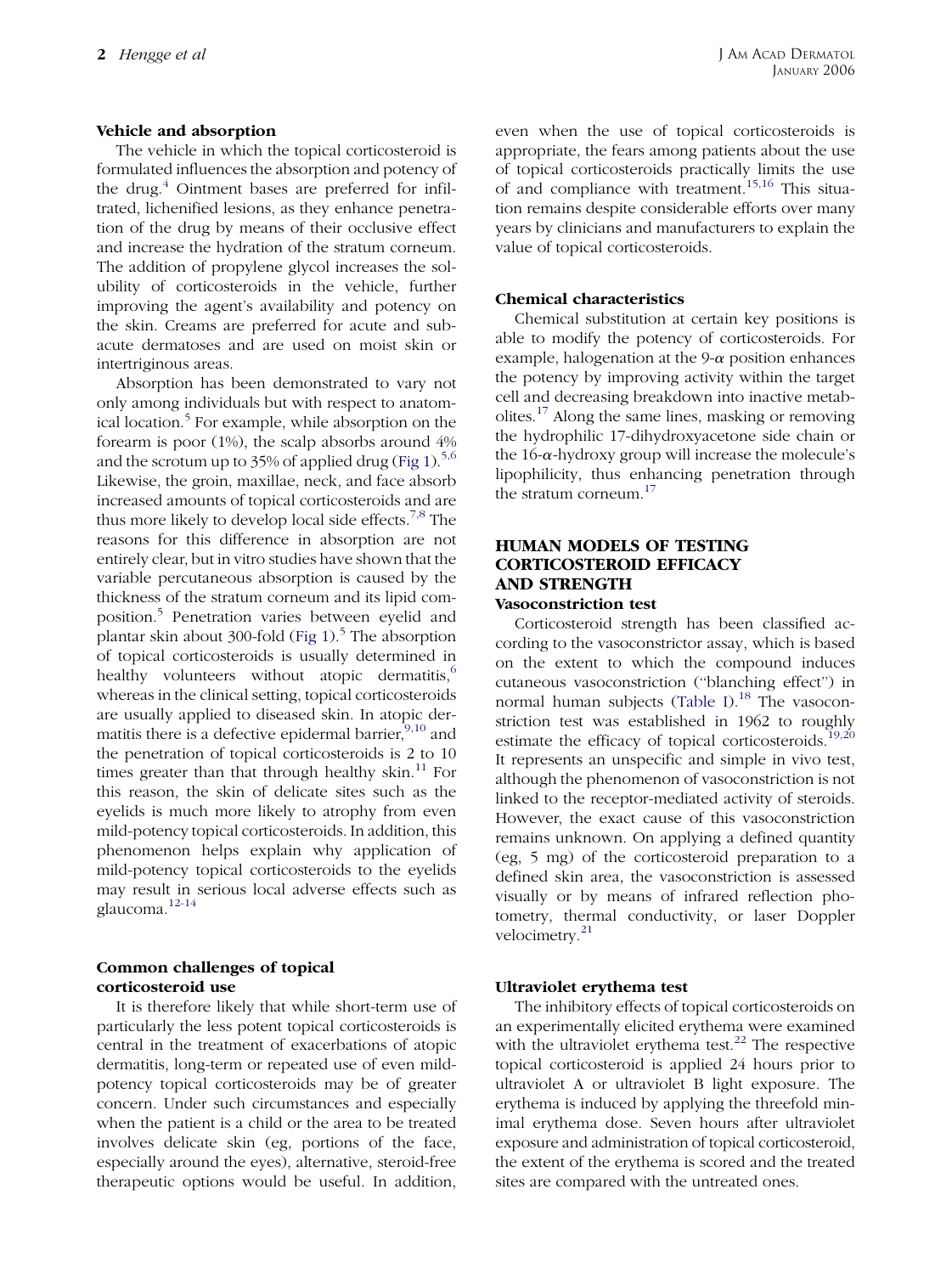<span id="page-2-0"></span>

# Regional Variation in the Percutaneous Penetration of Hydrocortisone in Man

Fig 1. Regional variation in percutaneous penetration of hydrocortisone in human beings, according to Feldmann and Maibach<sup>[5](#page-12-0)</sup> and Wester and Maibach.<sup>[6](#page-12-0)</sup>

#### Pyrexial erythema test

The local reaction to an intracutaneous injection of a bacterial pyrogen such as purified lipopolysaccharide of Salmonella abortus equi is used as an inflammation model for human skin.<sup>[23](#page-12-0)</sup> At injection of a defined quantity of the lipopolysaccharide, the local inflammation with and without application of topical corticosteroid is evaluated at 12 hours.

#### Skin atrophy test

The atrophy test is an important addition to the anti-inflammatory tests, since it can be used to determine those corticosteroids that have only a slight antiproliferative effect (atrophogenic potential). With the use of the Duhring chamber (a domeshaped silicone reservoir), the corticosteroid to be tested is applied to the same skin area for 3 weeks under occlusion. $^{24}$  $^{24}$  $^{24}$  At that point, the resulting atrophy and the extent of telangiectasia are evaluated by means of a defined score.

#### Other tests

Other test systems include the ammonium hy-droxide blister tests, <sup>[25](#page-12-0)</sup> the stratum corneum test, <sup>[24](#page-12-0)</sup> the skin thickness measurement, $26$  the acne induction test, $27$  and the assessment of endogenous cortisol production. $2^{1,28,29}$  The psoriasis plaque test, the poison ivy test, and the contact eczema inhibition test are only of historic value.<sup>[21,30](#page-12-0)</sup> Others, such as skin thickness assessment by means of ultrasound $31$ or early detection of glucocorticoid-specific epidermal alterations with skin surface microscopy,  $32$  also

are only rarely used. There are no data on interassay consistency among the individual assays.

# ADVERSE EFFECTS OF TOPICAL CORTICOSTEROIDS

Despite the legal obligation to report to regulatory agencies observed adverse drug reactions, the clinical practice of reporting is rather poor and incomplete. It is estimated that the majority of the moderate to severe side effects will never be reported to regulatory authorities, especially since the drug in question was introduced a long time ago. The available databases ([www.fda.gov/cder/drug/](http://www.fda.gov/cder/drug/default.htm) [default.htm](http://www.fda.gov/cder/drug/default.htm)) suggest that only life-threatening side effects were reported or published. Therefore, any summary of adverse events that follow application of the respective drug is limited.

During the era when corticosteroids were the mainstay of topical therapy for inflammatory diseases, the unlimited use of these compounds was recognized to be hazardous. Local as well as systemic adverse effects have been documented. Children are more prone to develop systemic reactions to topically applied medication because of their higher ratio of total body surface area to body weight (about 2.5 to 3-fold that of adults). However, the thicknesses of the stratum corneum and its structural components, such as keratins and lipids, have been found not to be statistically different from those in adults.<sup>[33](#page-12-0)</sup> Under normal conditions, up to 99% of the applied topical corticosteroid is removed form the skin by rubbing, washing off, and exfoliation, and only 1% is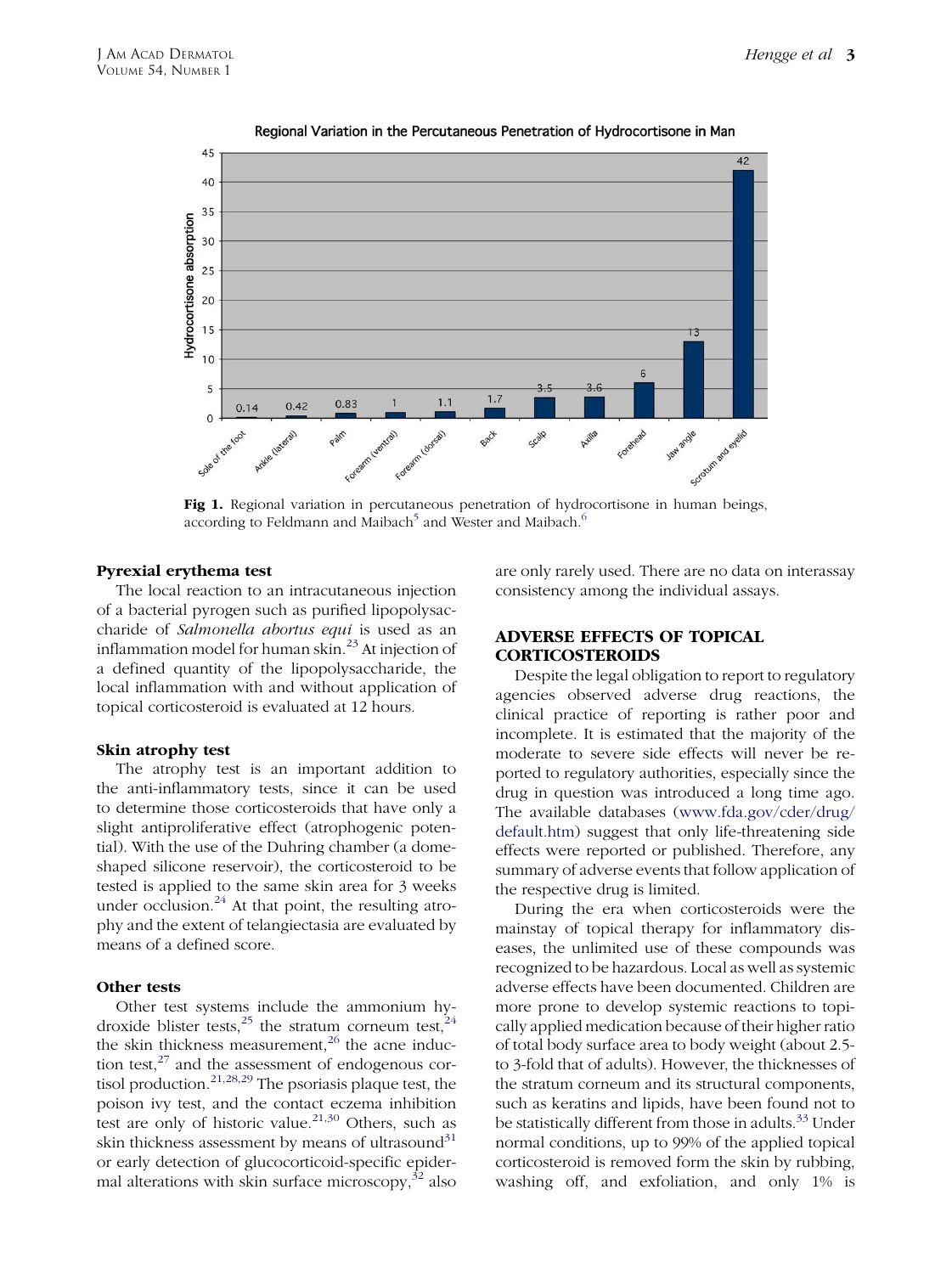#### <span id="page-3-0"></span>Table I. Potency ranking of selected topical corticosteroid preparations

| Class 1 (superpotent)  | Betamethasone dipropionate ointment, cream, 0.05% (Diprolene, Diprosone)<br>Clobetasol propionate ointment, cream, 0.05% (Temovate, Dermoxin)<br>Diflorasone diacetate ointment, 0.05% (Fluorone, Psorcon) |
|------------------------|------------------------------------------------------------------------------------------------------------------------------------------------------------------------------------------------------------|
|                        | Halobetasol propionate ointment, cream, 0.05% (Ultravate)                                                                                                                                                  |
| Class 2 (potent)       | Amcinonide ointment, 0.1% (Cyclocort)                                                                                                                                                                      |
|                        | Desoximetasone ointment, cream, 0.25%; gel, 0.05% (Topicort, Ibaril)                                                                                                                                       |
|                        | Diflorasone diacetate ointment, 0.05% (Florone, Maxiflor)                                                                                                                                                  |
|                        | Fluocinonide ointment, cream, gel, 0.05% (Lidex)                                                                                                                                                           |
|                        | Halcinonide cream, 0.1% (Halog)                                                                                                                                                                            |
|                        | Mometasone furoate ointment, 0.1% (Elocon, Ecural)                                                                                                                                                         |
|                        | Triamcinolone acetonide ointment, 0.5% (Kenalog)                                                                                                                                                           |
| Class 3 (potent)       | Amcinonide cream, lotion, 0.1% (Cyclocort)                                                                                                                                                                 |
|                        | Betamethasone valerate ointment, 0.01% (Valisone)                                                                                                                                                          |
|                        | Diflorasone diacetate cream, 0.05% (Florone, Maxiflor)                                                                                                                                                     |
|                        | Fluticasone propionate ointment, 0.005% (Cutivate)                                                                                                                                                         |
|                        | Fluocortolone cream, 0.25% (Ultralan)                                                                                                                                                                      |
|                        | Fluocinonide cream, 0.05% (Lidex E cream, Topsyn)                                                                                                                                                          |
|                        | Halcinonide ointment, 0.1% (Halog)                                                                                                                                                                         |
|                        | Triamcinolone acetonide ointment, 0.1% (Aristocort A)                                                                                                                                                      |
|                        | Triamcinolone acetonide, cream 0.5% (Aristocort-HP)                                                                                                                                                        |
| Class 4 (midstrength)  | Betamethasone valerate lotion, 0.01% (Valisone, Luxiq)                                                                                                                                                     |
|                        | Desoximetasone cream, gel 0.05% (Topicort-LP)                                                                                                                                                              |
|                        | Fluocinolone acetonide cream, 0.2% (Synalar-HP)                                                                                                                                                            |
|                        | Fluocinolone acetonide ointment, 0.025% (Synalar)                                                                                                                                                          |
|                        | Flurandrenolide ointment, 0.05% (Cordran)                                                                                                                                                                  |
|                        | Halcinonide cream, 0.025% (Halog)                                                                                                                                                                          |
|                        | Hydrocortisone valerate ointment, 0.2% (Westcort)                                                                                                                                                          |
|                        | Mometasone furoate cream, 0.1% (Elocon, Ecural)                                                                                                                                                            |
|                        | Triamcinolone acetonide ointment, 0.1% (Kenalog)                                                                                                                                                           |
| Class 5 (midstrength)  | Betamethasone dipropionate lotion, 0.05% (Diprosone)                                                                                                                                                       |
|                        | Betamethasone valerate cream, 0.01% (Valisone)                                                                                                                                                             |
|                        | Fluocinolone acetonide cream, 0.025% (Synalar)                                                                                                                                                             |
|                        | Fluocinolone acetonide oil, 0.01% (Dermasmoothe/FS)                                                                                                                                                        |
|                        | Flurandrenolide cream, 0.05% (Cordran)                                                                                                                                                                     |
|                        | Fluticasone propionate cream, 0.05% (Cutivate)                                                                                                                                                             |
|                        | Hydrocortisone butyrate cream, 0.1% (Locoid)                                                                                                                                                               |
|                        | Hydrocortisone valerate cream, 0.2% (Westcort)                                                                                                                                                             |
|                        | Triamcinolone acetonide lotion, 0.1% (Kenalog)                                                                                                                                                             |
| Class 6 (mild)         | Alclometasone dipropionate ointment, cream, 0.05% (Aclovate)                                                                                                                                               |
|                        | Betamethasone valerate lotion, 0.05% (Valisone)                                                                                                                                                            |
|                        | Desonide cream, 0.05% (Desowen, Tridesilon)                                                                                                                                                                |
|                        | Fluocinolone acetonide cream, solution, 0.01% (Synalar)                                                                                                                                                    |
|                        | Prednicarbate 0.1% cream (Dermatop)                                                                                                                                                                        |
|                        | Triamcinolone acetonide cream, 0.1% (Aristocort)                                                                                                                                                           |
| Class 7 (least potent) | Dexamethasone cream, 0.1% (Decadron phosphate)                                                                                                                                                             |
|                        | Hydrocortisone, 0.5%, 1%, 2.5% (Hytone, others)                                                                                                                                                            |
|                        | Methylprednisolone, 1% (Medrol)                                                                                                                                                                            |
|                        | Topical preparations with flumethasone, prednisolone                                                                                                                                                       |
|                        |                                                                                                                                                                                                            |

therapeutically active.<sup>[34](#page-12-0)</sup> However, this small percentage of percutaneously absorbed corticosteroid can exert systemic adverse effects, while cutaneous adverse effects may also result from the transient presence of topical corticosteroid.

Local adverse events of corticosteroid use are far more prevalent than systemic reactions. $34,35$  A myriad of possible adverse effects of topical glucocorticosteroids have been reported ([Table II](#page-4-0)). Tachyphylaxis is characterized by decreasing efficacy of corticosteroids during continued treatment that frequently necessitates topical corticosteroids of greater potency. In the experimental setting, tachyphylaxis can be quantified by means of the vasoconstrictor assay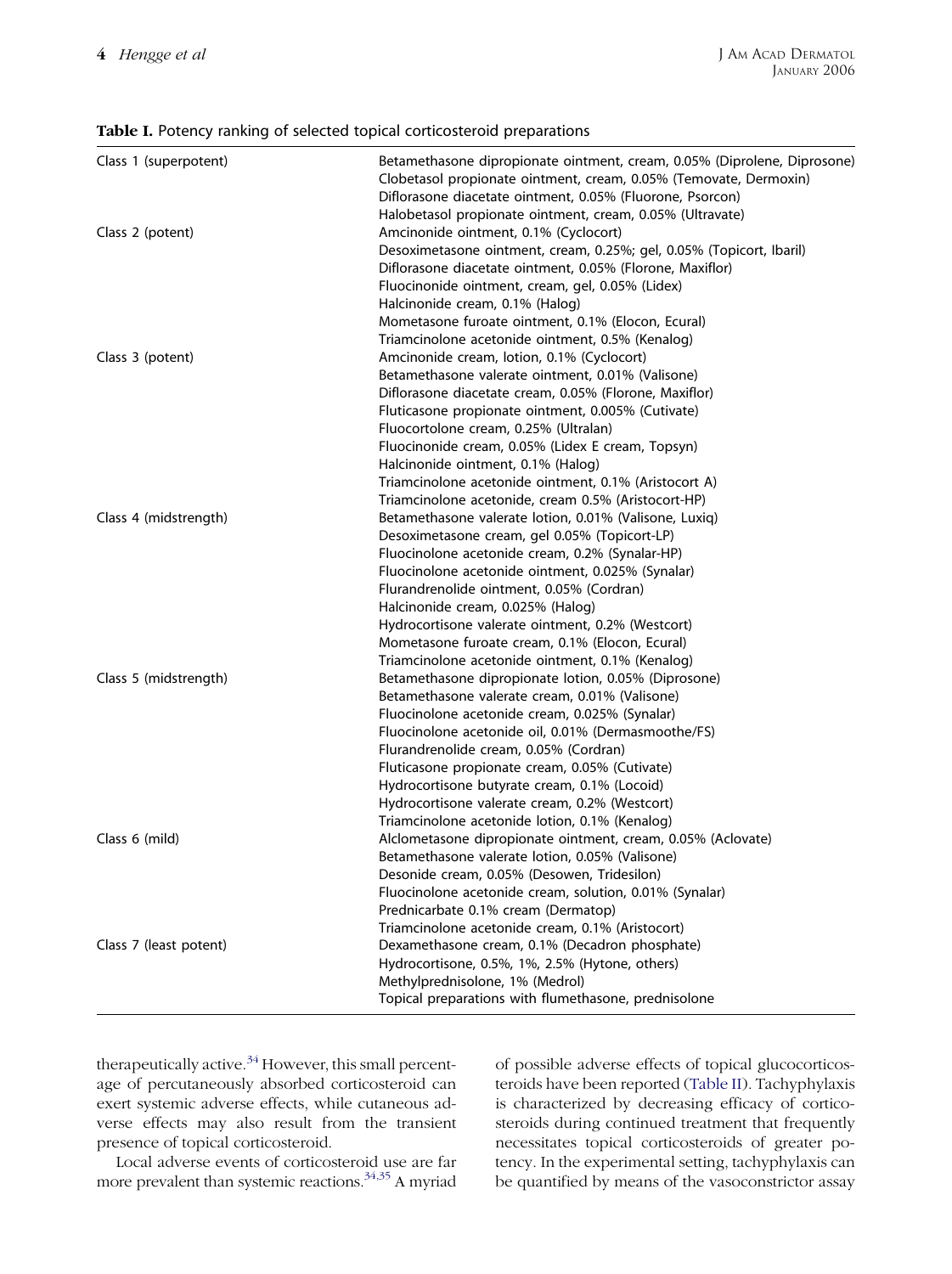<span id="page-4-0"></span>

| Atrophic changes                                  |
|---------------------------------------------------|
| Steroid atrophy                                   |
| Telangiectasia                                    |
| Striae                                            |
| Purpura                                           |
| Stellate pseudoscars                              |
| Ulceration                                        |
| Easy bruising                                     |
| Infections                                        |
| Masked microbial infections (tinea incognito)     |
| Aggravation of cutaneous candidiasis, herpes or   |
| demodex                                           |
| Reactivation of Kaposi sarcoma                    |
| Granuloma gluteale infantum                       |
| Ocular changes                                    |
| Ocular hypertension                               |
| Glaucoma, cataract                                |
| Pharmacologic effects                             |
| Steroid rebound, steroid addiction, tachyphylaxis |
| Miscellaneous                                     |
| Steroid acne                                      |
| Perioral dermatitis                               |
| Steroid rosacea                                   |
| Hirsutism                                         |
| Hyperpigmentation                                 |
| Hypopigmentation                                  |
| Photosensitization                                |
| Rebound flare (psoriasis)                         |

and inhibition of fibroblast proliferation.[19,20](#page-12-0) Due to the tissue becoming less sensitive (tachyphylaxis), preparations that are more potent are frequently being used to achieve comparable effects, $36$  yielding more severe undesired effects.

# Atrophy

All topical steroids have been shown to cause skin atrophy, albeit to a variable degree.<sup>[26,37](#page-12-0)</sup> This phenomenon is reflected in increased transparency and shininess of the skin, as well as the appearance of striae.[6,38](#page-12-0) The factors that influence the degree of skin atrophy include age, body site, potency of topical corticosteroid, and the presence of occlusion. Atrophy from topical triamcinolone acetonide was first reported by Epstein et  $al.^{38}$  $al.^{38}$  $al.^{38}$  Atrophy has now been recognized as the most common adverse effect of topical corticosteroid therapy (Fig  $2$ ).<sup>[39](#page-12-0)</sup> Topical application of corticosteroids can cause atrophy, not only because of the suppressive action on cell proliferation but also because of inhibition of collagen synthesis. Dermal atrophy is probably caused by decreased fibroblast growth and reduced synthe-sis of collagen and acid mucopolysaccharides.<sup>[40](#page-12-0)</sup>



Fig 2. A, Steroid atrophy on the dorsum of the left hand with hyperpigmentation as a consequence of easy bruising caused by rarefaction of connective tissue. Stellate pseudoscars and increased wrinkling are also apparent in this 37-year-old man. B, Thickened lichenified skin, severe epidermal atrophy, and erythema after inappropriate use of high-potency corticosteroids on the eyelids. A yellow crust indicates that impetigo contagiosa (streptococci) on the upper eyelid is also present.

Intertriginous areas are particularly susceptible, probably owing to thinner skin, increased moisture, elevated temperature, and partial occlusion provided by the skin in these sites.

# Telangiectasia

In addition to atrophy, corticosteroids stimulate human dermal microvascular endothelial cells,  $41$ leading to the occurrence of telangiectasia. This condition is characterized by an abnormal dilatation of capillary vessels and arterioles.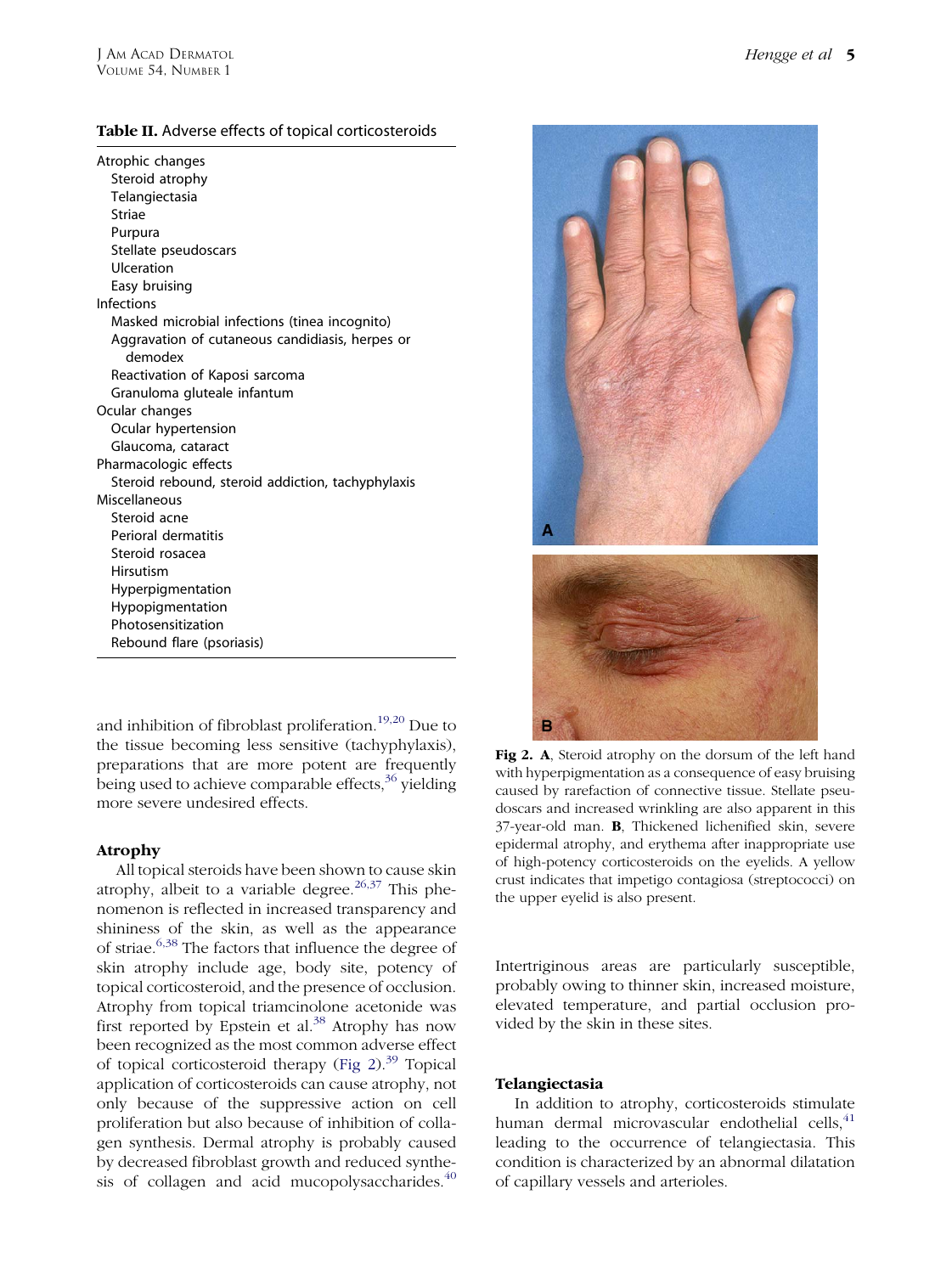

Fig 3. Striae distensae rubrae as a sign of topical corticosteroid abuse on the right thigh in a nonobese 27-yearold man.

# Epidermal barrier disturbance

Moreover, subtle changes occur in the epidermal barrier upon topical corticosteroid application, as evidenced by decreased formation of lipid lamellar bodies and delayed barrier recovery (ie, increased transepidermal water  $loss$ ).<sup>[42,43](#page-12-0)</sup> This effect, which may theoretically worsen barrier impairment in atopic dermatitis and psoriasis, seems to be outweighed by reducing inflammation and permitting barrier repair.

#### Striae

Striae (rubrae distensae) are visible linear scars that form in areas of dermal damage, presumably during mechanical stress (Fig  $3$ ).<sup>[44](#page-13-0)</sup> They develop with an initial inflammation and edema of the dermis, followed by the deposition of dermal collagen along the lines of mechanical stress.<sup>[45](#page-13-0)</sup> Histologically, striae represent scar tissue and therefore, once developed, are permanent. Striae due to corticosteroid abuse should be distinguished from those that occur during excessive weight gain and pregnancy.

# Steroid rosacea

Dermatoses of the face are usually steroid-sensitive and do not require potent formulations. The classical history of steroid rosacea begins in a mid-



Fig 4. A, Long-term inadvertent use of corticosteroids for treatment of perioral and cheek dermatitis. B, Closer view of the left cheek showing atrophic skin and white scarring, along with telangiectases after uncontrolled use of highpotency steroids for 9 months.

dle-aged woman with intermittent papules and pustules that are initially controlled with steroids of low potency (Fig 4). Subsequently the lesions may reappear and prompt the continued use of greaterpotency topical corticosteroid[.46](#page-13-0)

#### Acne

Topical steroids can rapidly induce an acneiform eruption.[27,47-49](#page-12-0) These authors attributed the acnegenic effect to the degradation of the follicular epithelium, resulting in extrusion of the follicular content [\(Fig 5](#page-6-0)). While steroids initially lead to the suppression of inflammatory papules and pustules,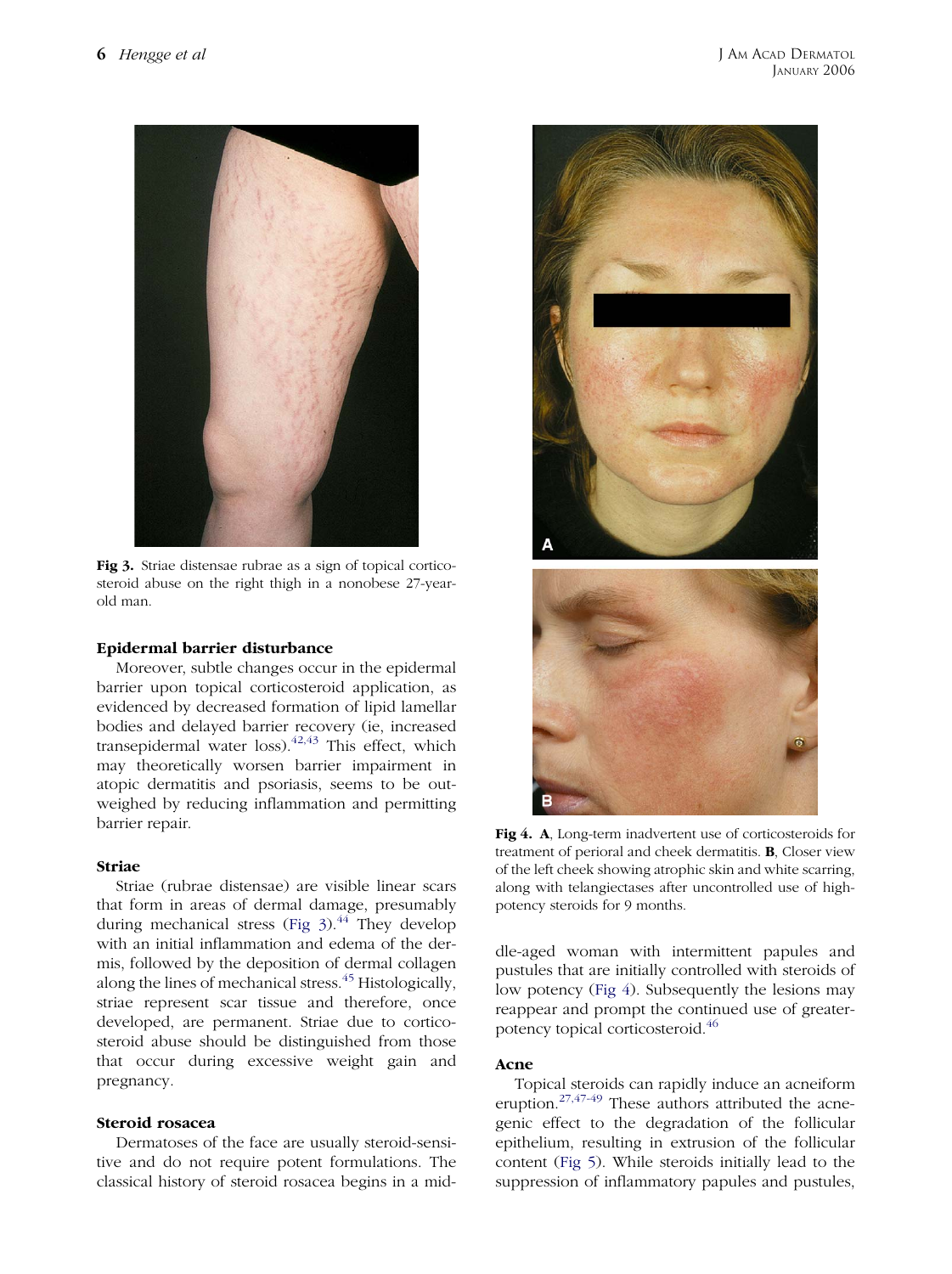<span id="page-6-0"></span>

Fig 5. Steroid acne on the face characterized by pustules, erythema, and several open and closed comedones on the forehead. Free margins around the vermilion border are apparent.

they become more resistant upon recurrence, producing the clinical picture of topical corticosteroid*e*induced acnelike lesions.

# Perioral dermatitis

Steroid-induced perioral dermatitis has been described as a facial eruption that occurs in females and is composed of follicular papules and pustules on an erythematous background that begin in a perioral distribution, with prominent sparing of the skin adjacent to the vermilion border in women (Fig  $6$ ).<sup>[50](#page-13-0)</sup> Though perioral dermatitis has been most frequently observed in young women, it has also been seen in men and children.<sup>[51](#page-13-0)</sup> It is caused by the long-term use of potent corticosteroids on the face.

# Steroid addiction

Corticosteroid addiction has been described as an ongoing inadvertent use of potent topical corticosteroid applied mostly to the face. $46$  Patients who become addicted are continuing treatment because of concerns that acne, rosacea, perioral dermatitis, or telangiectasia may flare up when treatment is withdrawn.<sup>[52,53](#page-13-0)</sup> Some cases may also present as the "red burning skin syndrome."<sup>[54](#page-13-0)</sup> To distinguish



Fig 6. Steroid abuse in a patient with atopic dermatitis showing generalized facial erythema, patchy hyperpigmentation on the forehead, increased atrophy, and wrinkles around the eyes. This patient has continued treatment with stronger derivatives because of loss of effect (tachyphylaxis).

erythroderma due to steroid withdrawal from chronic eczema, the serum nitric oxide levels may be used.<sup>[54](#page-13-0)</sup>

# Hypertrichosis

Steroids promote the growth of vellus hair by means of an unknown mechanism.<sup>[55](#page-13-0)</sup> Reports of local and disseminated hypertrichosis caused by topical steroids are rare.<sup>[56,57](#page-13-0)</sup> Variable degrees of hypertrichosis remain a more common manifestation of systemic corticosteroid use. The darker hairs may persist for months after withdrawal of steroids.

# Hypopigmentation

While hyperpigmentation after intralesional injection of steroids has been well documented, $58$ decreased pigmentation after topical use is quite common though frequently unnoticed ([Fig 7](#page-7-0)). Americans of sub-Saharan African lineage are particularly affected. It has been postulated that steroids probably interfere with the synthesis of melanin by smaller melanocytes, leading to patchy areas of hypopigmentation.[58](#page-13-0) Those lesions are generally reversible upon discontinuation of steroid therapy.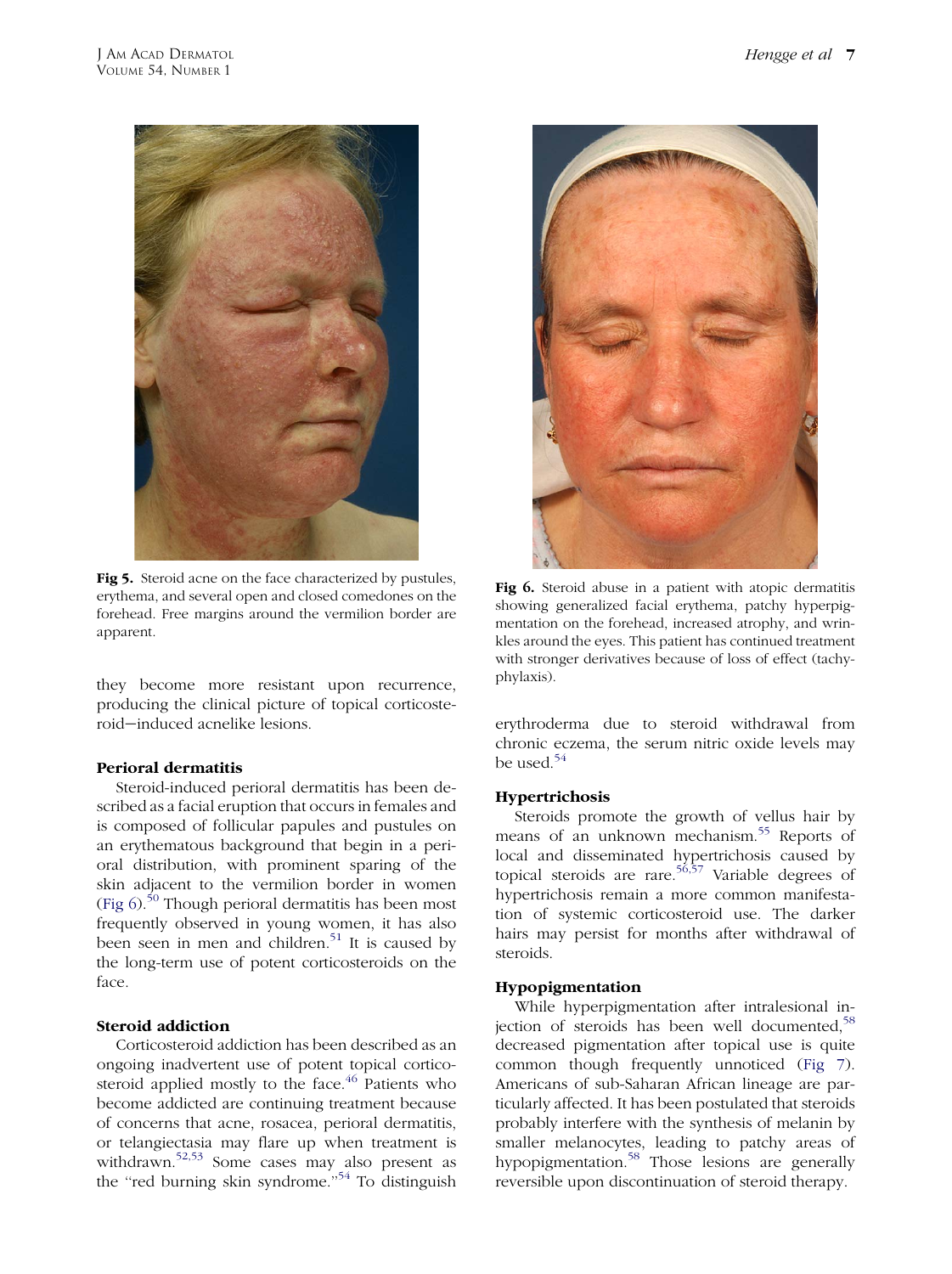<span id="page-7-0"></span>

Fig 7. Hypopigmentation and hyperpigmentation due to easy bruising, as well as increased telangiectases and atrophy on the left forearm.

#### Purpura, stellate pseudoscars, and ulcerations

These consequences arise when severe steroidinduced dermal atrophy and loss of intercellular substance occur, causing blood vessels to lose their surrounding dermal matrix. The resulting lesions resemble actinic damage in the elderly [\(Fig 2](#page-4-0), A). The resulting fragility of dermal vessels leads to purpuric, irregularly shaped, hypopigmented, depressed scars (Fig 7).[59](#page-13-0) These stellate pseudoscars most frequently develop over the extremities, mostly on severely atrophic, telangiectatic purpuric skin ([Fig 2](#page-4-0), A). True ulceration from continued abuse of corticosteroids has also been reported.<sup>[52](#page-13-0)</sup>

#### Aggravation of cutaneous infections

Mucocutaneous infections are common during treatment with corticosteroids and often occur early in therapy. $60,61$  The incidence of skin infections varies but is probably between  $16\%$  and  $43\%$ .<sup>[60](#page-13-0)</sup> Infections include tinea versicolor, onychomycosis due to Trichophyton and Candida species, dermatophytosis, and disseminated cutaneous Alternaria infection.<sup>[60](#page-13-0)</sup> The term tinea incognito was coined to describe marked tinea infections that were transformed into unrecognizable cutaneous eruptions



Fig 8. Tinea incognito of the leg. This patient underwent treatment with corticosteroids that masked the diagnosis of tinea.



Fig 9. Severe granuloma gluteale infantum in a 2-year-old child who underwent treatment for diaper dermatitis. Succulent red to livid granulomatous plaques appear on the thighs, the buttocks, the vulva, and the lower portion of the abdomen. Candida albicans was cultured from the inguinal fold.

(Fig  $8$ ).<sup>[62](#page-13-0)</sup> The corticosteroid therapy suppresses inflammation, while the fungal or bacterial growth flourishes. Similar effects of topical corticosteroids on prolongation or mitigation of herpes simplex, molluscum contagiosum, and scabies infection have also been reported. $^{63}$  $^{63}$  $^{63}$  Granuloma gluteale infantum is a persistent reddish-purple, granulomatous, papulonodular eruption that rarely occurs on the buttocks, thighs, or inguinal fold in children (Fig 9). It is a well-known consequence of diaper dermatitis that is being treated with corticosteroids. $64$  Reactivation of Kaposi sarcoma is an additional concern.[65](#page-13-0)

#### Delayed wound healing

The effects of corticosteroids on wound healing refer to those in keratinocytes (epidermal atrophy, delayed reepithelialization), fibroblasts (reduced collagen and ground substance, resulting in dermal atrophy and striae), vascular connective tissue support (telangiectasia, purpura, easy bruising), and impaired angiogenesis (delayed granulation tissue formation). $66$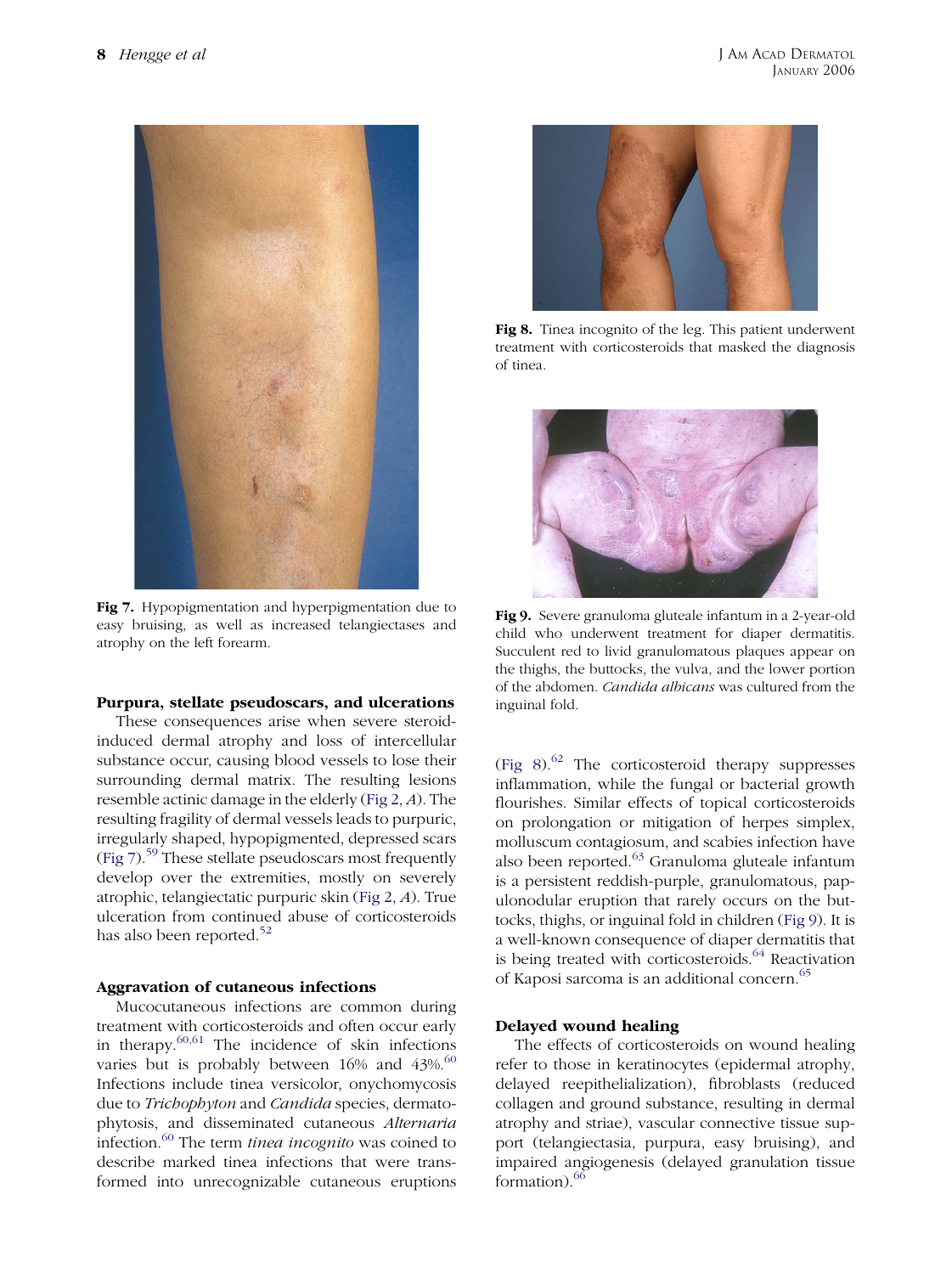# Contact sensitization to topical corticosteroids

Contact hypersensitivity to topical corticosteroids may be a cause of persistence or worsening of skin diseases. Several multicenter studies that have been performed to address this question yielded a prevalence of positive reactions to corticosteroids between  $0.2\%$  and  $6\%$ .<sup>[67-70](#page-13-0)</sup> While contact sensitization to topical corticosteroids is generally rare, its risk increases with prolonged exposure and the selection of certain drugs.<sup>[70,71](#page-13-0)</sup> It seems that nonfluorinated corticosteroids (eg, hydrocortisone, hydrocortisone-17-butyrate, and budesonide) result in a higher prevalence of corticosteroid contact allergy in comparison with fluorinated compounds.[72](#page-13-0) Binding to the amino acid arginine as part of certain proteins seems to be a prerequisite for allergic reactions to corticosteroids.[73](#page-13-0) Contact sensitization to topical corticosteroids has to be distinguished from hypersensitivity to other constituents, for example, lanolin, preservatives such as parabenes, and anti-biotics.<sup>[69](#page-13-0)</sup>

Results of patch testing showed tixocortol pivalate as an effective screening agent for sensitivity to hydrocortisone and its derivatives, $70$  while budesonide was useful in detecting potential allergies to other corticosteroids, including triamcinolone derivatives. A classification scheme based on structural relation of the steroid molecule has been devised for cross-reactivity (Table III). This scheme, with the representative agents hydrocortisone (group A), triamcinolone acetonide (group B), betamethasone (group C), and hydrocortisone butyrate (group D), is useful for clinical tests of contact allergy to corticosteroids. It also seems reasonable to confirm sensitization with the repeated open application test.[74,75](#page-13-0)

# Alterations in skin elasticity and mechanical properties

Decreases in skin elasticity are rarely considered but are common complications of corticosteroid therapy.[76](#page-13-0) Such alterations can be assessed easily by pulling skin and observing incomplete retraction upon cessation of mechanical stress. In addition, skin extensibility is defined as the ability of skin to be elongated due to rarefaction of connective dermal tissue.

#### Influence of sun and aging

The cutaneous effects of corticosteroids have to be distinguished from those related to aging, sun exposure, and sex hormones. Aging is characterized by dry, wrinkled, loose skin after the ages of 35 in women and 45 in men ([Fig 10\)](#page-9-0). The pathophysiology of skin aging is similar to the one that follows topical

#### Group A

| Hydrocortisone, hydrocortisone acetate, cortisone<br>acetate, tixocortol pivalate, prednisolone,<br>methylprednisolone, prednisone                                                                                                                                                            |
|-----------------------------------------------------------------------------------------------------------------------------------------------------------------------------------------------------------------------------------------------------------------------------------------------|
| Group B                                                                                                                                                                                                                                                                                       |
| Triamcinolone acetonide, triamcinolone alcohol,<br>amcinonide, budesonide, desonide, fluocinonide,<br>fluocinolone acetonide, halcinonide                                                                                                                                                     |
| Group C                                                                                                                                                                                                                                                                                       |
| Betamethasone, betamethasone sodium phosphate,<br>desoximetasone, dexamethasone, dexamethasone<br>sodium phosphate, fluocortolone                                                                                                                                                             |
| Group D                                                                                                                                                                                                                                                                                       |
| Hydrocortisone-17-butyrate, hydrocortisone-17-valerate,<br>alclometasone dipropionate, betamethasone valerate,<br>betamethasone dipropionate, prednicarbate,<br>clobetasol-17-butyrate, clobetasol-17-propionate,<br>fluocortolone caproate, fluocortolone pivalate,<br>fluprednidene acetate |
|                                                                                                                                                                                                                                                                                               |

\*From Coopman S, Degreef H, Dooms-Goossens A. Br J Dermatol 1989;121:27-34.

application of corticosteroids. A marked decrease in skin thickness, especially in light-exposed areas, and delayed skin recovery are noted.

# SYSTEMIC ADVERSE EFFECTS UPON TOPICAL ADMINISTRATION

Systemic adverse effects from cutaneous corticosteroids have also been described ([Tables IV, V](#page-9-0)). The formation of glaucoma from the use of topical corticosteroids around the eye has been recognized as a rare but serious problem.<sup>[12-14,77](#page-12-0)</sup> This finding is not surprising if one considers that the penetration of topical corticosteroids is up to 300 times greater through the eyelid than on other body sites.<sup>[5](#page-12-0)</sup> While systemic corticosteroid therapy has been associated with cataract formation, $78$  visual loss due to glaucoma has also been reported to follow topical facial use for extended periods.<sup>[79](#page-13-0)</sup> However, due to insufficient reporting, incidence figures are scarce for these potentially more serious effects. Short-term enhancement of plasma cortisol levels upon topical application of hydrocortisone, though, has been detected.<sup>[80](#page-13-0)</sup>

# Suppression of the hypothalamic-pituitaryadrenal (HPA) axis

Several studies have shown the potential for hypothalamic-pituitary-adrenal (HPA) axis suppres-sion from potent topical corticosteroids.<sup>[81](#page-13-0)</sup> As little as 2 g per day of clobetasol propionate, 0.05% cream, can cause a decreased morning cortisol level after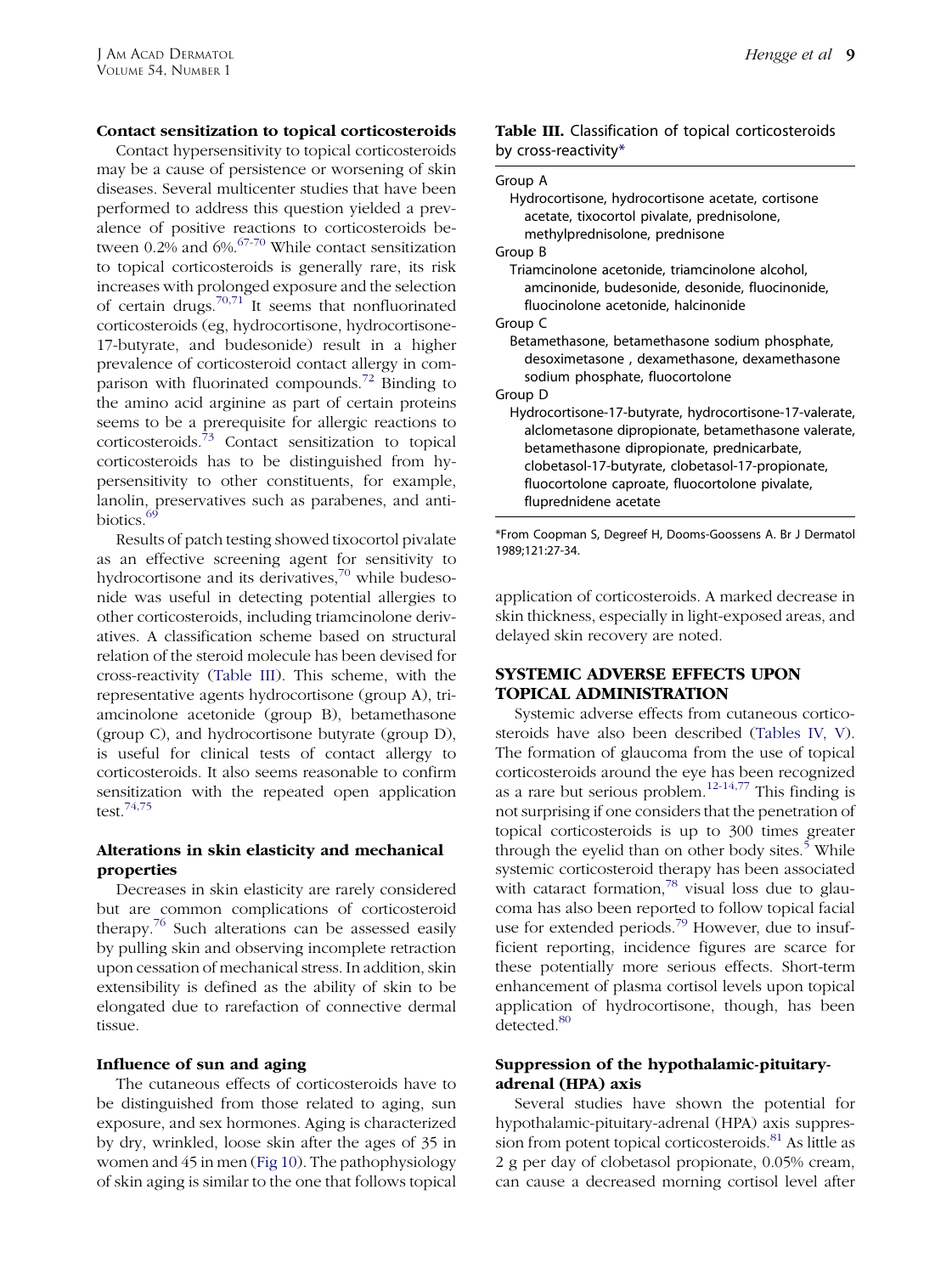<span id="page-9-0"></span>

Fig 10. Photoaged skin showing increased bruising, brownish discoloration of the skin, and scarring in a 74 year-old woman with atopic dermatitis.

only a few days.[82,83](#page-13-0) Along the same lines, iatrogenic Cushing syndrome has been associated with the use of topical corticosteroids.[84,85](#page-13-0) In rare cases, cortico-steroid-related Addison crises have caused death.<sup>[86](#page-13-0)</sup> In addition, retarded growth in children exposed to long-term potent and superpotent topical formulations is possible.[87](#page-13-0) Topical corticosteroids can also precipitate or exacerbate hyperglycemia.<sup>[88](#page-13-0)</sup> For prevention, the use of less than 50 g per week of potent corticosteroids has been suggested.<sup>[89](#page-14-0)</sup>

While all effective topical corticosteroids possess the potential to suppress the HPA  $axis$ ,  $87,90-92$  an increase in steroid penetration has been shown to augment the potential for HPA suppression, especially in children with atopic dermatitis.[93-95](#page-14-0) Application of corticosteroids to large surface areas, occlusion, higher concentrations, or more potent derivatives directly increase the risk of HPA suppres-sion.<sup>[96](#page-14-0)</sup> The advent of superpotent derivatives such as clobetasol propionate, betamethasone dipropionate, and diflorasone diacetate have an increased ability to suppress adrenal function. As little as 14 g/wk of clobetasol propionate ointment may induce suppression in children,<sup>96</sup> while 49 g/wk of betamethasone dipropionate was required to significantly reduce plasma cortisol levels. With the majority of patients with HPA suppression having exclusive laboratory test abnormalities, several cases of se-

| Table IV. Rare systemic adverse events of topical |  |
|---------------------------------------------------|--|
| glucocorticosteroids <sup>106</sup>               |  |

| <b>Fndocrine</b>              | Cushing disease, moon face,<br>centripetal obesity, buffalo hump,<br>striae distensae                                                                                               |
|-------------------------------|-------------------------------------------------------------------------------------------------------------------------------------------------------------------------------------|
| Metabolic                     | Glucose intolerance (hyperglycemia),<br>osteopathy (fractures or aseptic<br>necroses such as those of the<br>femoral head), adrenocortical<br>suppression, decreased growth<br>rate |
| Electrolyte balance<br>Ocular | Edema, hypocalcemia, hypertension<br>Posterior subcapsular cataract,<br>glaucoma                                                                                                    |

Adapted from Weaver J. Postmarketing safety review—PID D010141. Drugs: Topical corticosteroids. Bethesda, MD: FDA, July 9, 2001.

verely impaired stress responses have been reported, especially in children who have undergone treat-ment with high-potency topical corticosteroids.<sup>[87,97](#page-13-0)</sup> The reactivity of the HPA axis can be assessed with the adrenocorticotropin hormone test, which has been described elsewhere<sup>[98](#page-14-0)</sup> and wherein plasma cortisol levels are measured prior to and after a bolus administration of 250  $\mu$ g (25 units) of synthetic  $\alpha$ -1-24-adrenocorticotropic hormone. Recovery from steroid-induced adrenal insufficiency is time-dependent and occurs spontaneously. The administration of topical corticosteroids has also led to iatrogenic Cushing syndrome. $84,99$  Complications of this syndrome occur only at prolonged exposure to excessively large doses of topical glucocorticosteroids.

#### Hyperglycemia and diabetes mellitus

Significant percutaneous absorption of glucocorticosteroids may result in hyperglycemia and the unmasking of latent diabetes mellitus by means of a multifactorial mechanism (increasing transport of alanine, an important substrate for gluconeogenesis in the liver, $100$  increasing the activity of ratelimiting enzymes, $101$  and causing relative insulin resistance).<sup>[102](#page-14-0)</sup> Consequently, systemically absorbed topical glucocorticosteroids may precipitate or exac-erbate hyperglycemia,<sup>[88](#page-13-0)</sup> especially in patients with preexisting hepatic disease.

#### Mineralocorticoid effects

While topical glucocorticosteroids have minimal or no mineralocorticoid activities, hydrocortisone—the natural glucocorticoid of the adrenal cortex—prednisolone, and prednisone, as well as  $9$ - $\alpha$ -fluoroprednisolone, have measurable miner- $\frac{1}{2}$  alocorticoid activity.<sup>[103](#page-14-0)</sup> Prolonged treatment may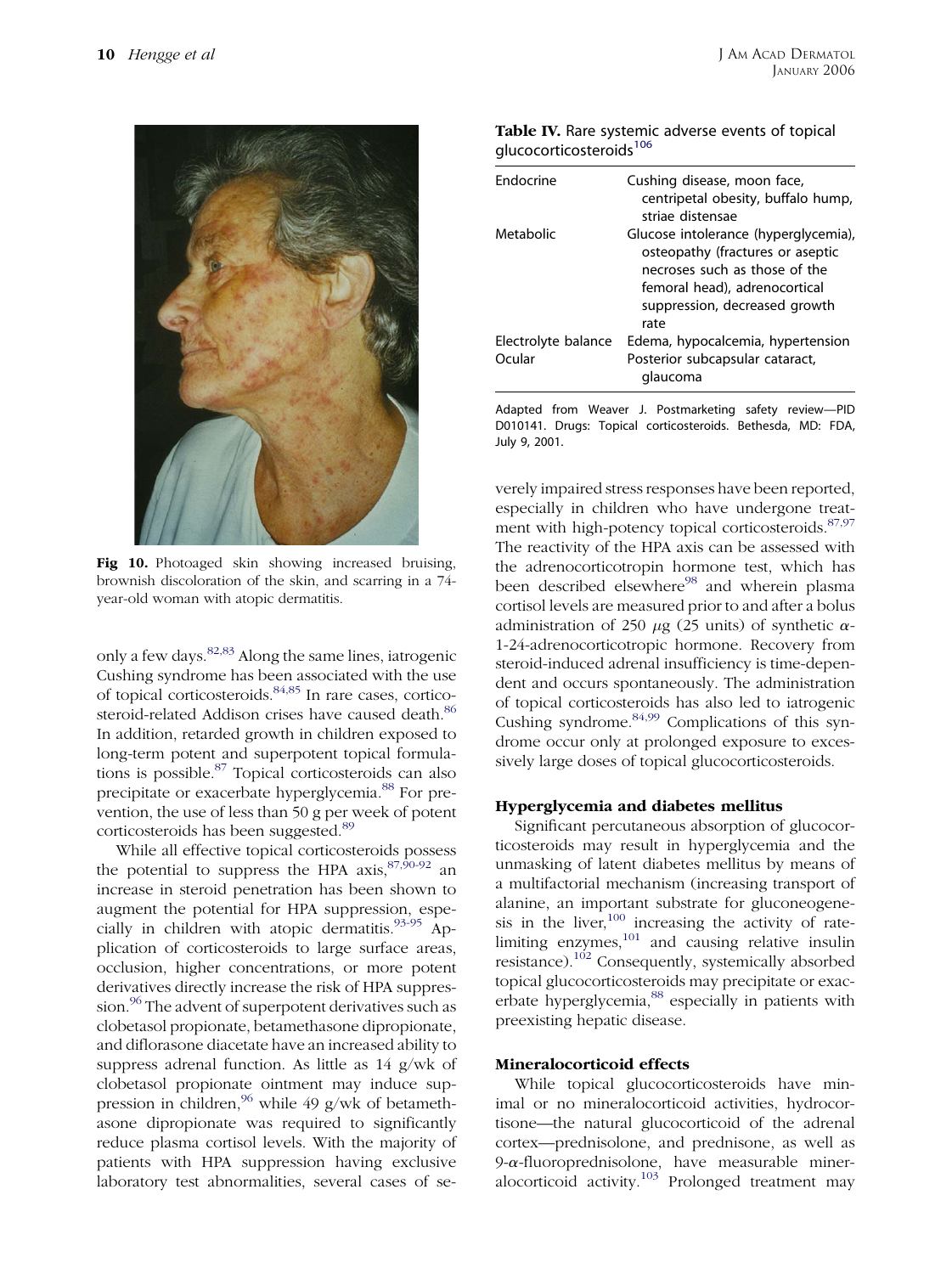| Drug                    | Reported adverse effect                                                                     | Reference no. |
|-------------------------|---------------------------------------------------------------------------------------------|---------------|
| Budesonide              | Intraocular pressure changes (up to 30%)                                                    | 115           |
|                         | Irritation, itching, burning (up to 1%)                                                     | 116           |
|                         | Contact dermatitis (100 of 7,238)                                                           | 117           |
| Hydrocortisone          | Pseudotumor cerebri (benign intracranial hypertension or<br>elevated intracranial pressure) | 118, 119      |
|                         | Cataract                                                                                    | 77            |
|                         | Glaucoma                                                                                    | 79            |
|                         | Contact dermatitis (74 of 7,238 patients)                                                   | 114, 117      |
| Triamcinolone acetonide | Cushing syndrome                                                                            | 120, 121      |

<span id="page-10-0"></span>Table V. Reported severe adverse events that follow topical corticosteroid use

Table VI. Topical corticosteroid products licensed for use in pediatric patients in the United States, by age limitation

| <b>Age limitation</b>     | Drug                                                                                                                                   |
|---------------------------|----------------------------------------------------------------------------------------------------------------------------------------|
| $>1$ y                    | Alclometasone dipropionate<br>cream and ointment                                                                                       |
|                           | Prednicarbate emollient cream                                                                                                          |
| $>2$ y                    | Mometasone furoate<br>monohydrate cream                                                                                                |
| $>6$ y (for up to 4 wk)   | Eluocinolone acetonide<br>topical oil                                                                                                  |
| $>$ 3 mo (for up to 4 wk) | Fluticasone propionate cream                                                                                                           |
| $>12$ y                   | Betamethasone dipropionate<br>ointment, cream, gel, lotion<br>and in combination with<br>clotrimazole<br>Clobetasone propionate cream, |
|                           | ointment, solution, gel                                                                                                                |

lead to associated edema and possible hypocalcemia.

# SPECIAL ASPECTS IN PEDIATRIC PATIENTS

Because the skin of children is particularly sensitive, $104,105$  the British National Formulary emphasizes that children are particularly susceptible to side effects. The organization recommends that in general, topical corticosteroids be avoided in children or, if necessary, used with great care and for short periods. A variety of topical corticosteroid products is licensed for use in pediatric patients (Table VI).

Recently a postmarketing safety review has been released by the FDA's Center for Drug Evaluations and Research, which assessed the 24 most frequently used topical corticosteroids in pediatric patients aged 0-18 years.<sup>[106](#page-14-0)</sup>

In that summary was an assessment of 202 reports of adverse events associated with the use of topical corticosteroids in this patient population. $106$  The

Table VII. Reported adverse events in pediatric patients, according to the FDA report

| Event                     | Frequency $(n = 202)^*$ |
|---------------------------|-------------------------|
| Local irritation          | 66                      |
| Skin depigmentation       | 30                      |
| or discoloration          |                         |
| Striae or skin atrophy    | 30                      |
| Cushing syndrome          | 6                       |
| Growth retardation        | 5                       |
| Hyperglycemia (diabetes)  | 5                       |
| Scarring                  | 5                       |
| Staphylococcal infection  | 5                       |
| Genital hypertrichosis    | 4                       |
| <b>Hirsutism</b>          | 4                       |
| Rosacea                   | 4                       |
| Acne                      | 3                       |
| Glaucoma                  | 3                       |
| Hypersensitivity reaction | 3                       |
| Adrenal insufficiency     | $\overline{2}$          |
| <b>Bruising</b>           | $\overline{2}$          |
| Fungal infection          | $\overline{2}$          |
| Gynecomastia              | $\overline{2}$          |
| Perioral dermatitis       | $\overline{2}$          |
| Mental status             | $\overline{2}$          |
| or mood change            |                         |

\*Several other adverse events occurred in fewer than 2 reports and are not listed here.

children whose data were analyzed for the FDA report had a mean age of 7.7 years and a mean time to onset of lesions of 169.3 days. Most adverse events were reported between 1987 and 1997. The censoring date for analysis was May 2001. Betamethasonecontaining products were most frequently implicated in reports of adverse reactions (79.4%). The combination of betamethasone dipropionate and clotrimazole cream was used in 52 (25.7%) cases, and triamcinolone acetonide in combination with nystatin cream was used 18 times. All other analyzed topical corticosteroids were used in less than 10 cases. Most frequently, the drug was applied to the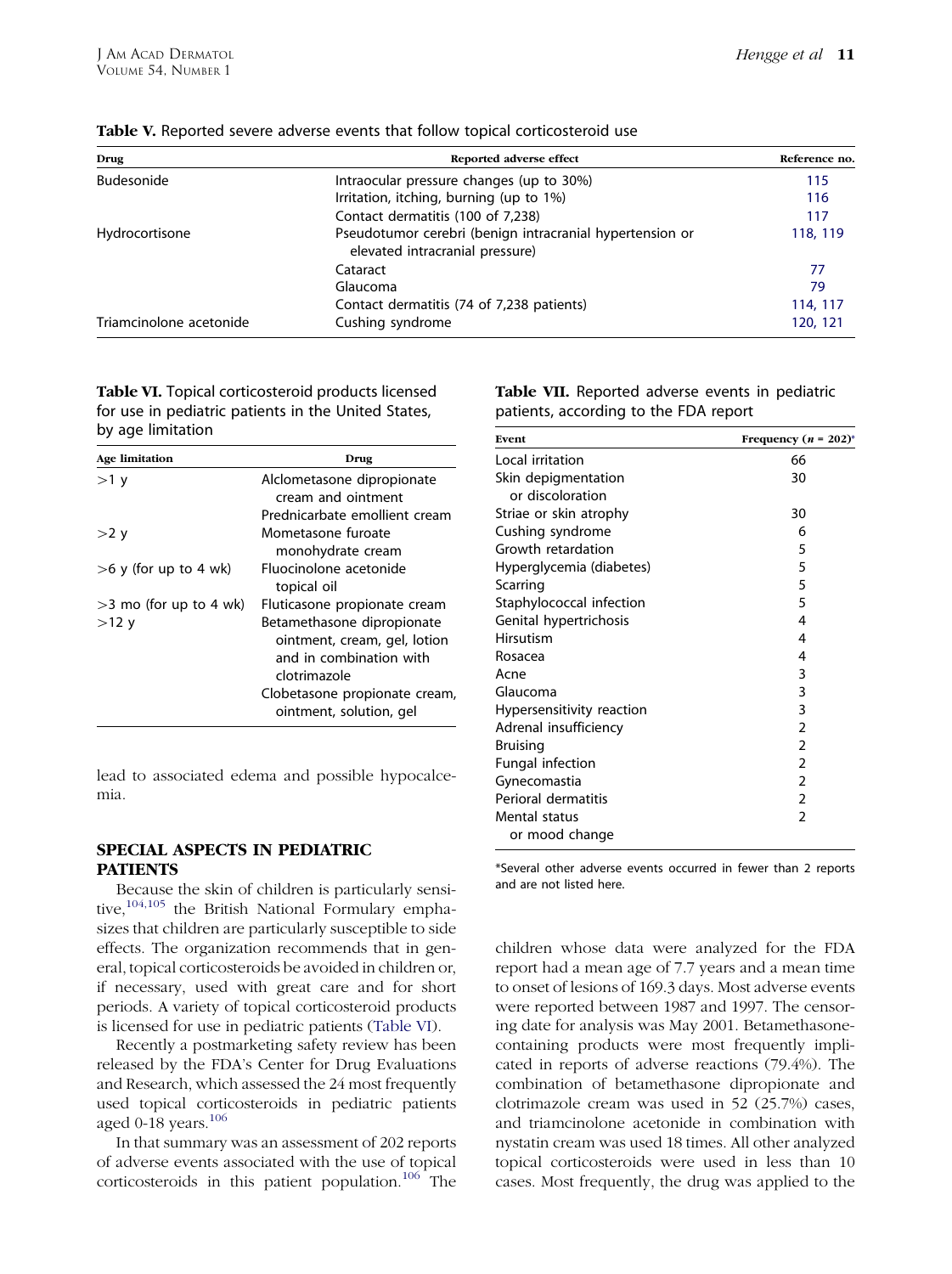#### Table VIII. Optimal use of topical corticosteroids

Appropriately potent compound to achieve disease control Continuation with a less potent preparation after sufficient response Reduction of frequency of application (alternate-day therapy; weekend use) Continuation of daily application with the weakest effective preparation ''Tapering off'' treatment upon complete healing Particular care in treating children and the elderly, especially at certain locations (eg, scrotum, face, flexures, and area around eyes)

face and neck  $(n = 40)$ ; buttock, groin, or genitals  $(n = 32)$ ; legs or feet  $(n = 22)$ ; arms or hands  $(n = 19)$ ; head or scalp  $(n = 12)$ ; trunk  $(n = 8)$ ; entire body  $(n = 4)$ ; or axilla  $(n = 2)$ . In 79 adverse event reports, no localization was stated.

Of these 202 cases, the frequency of adverse events was reported [\(Table VII](#page-10-0)). While local irritation and reactions at the sites of application were most frequently reported, numerous systemic adverse events were also noticed. Among these systemic changes, striae cutis distensae, Cushing syndrome, growth retardation, hyperglycemia, hirsutism, glaucoma, and adrenal insufficiency were most significant. The most severe outcome of topical corticosteroid treatment in this survey consisted of hospitalization  $(n = 14)$ , disability  $(n = 5)$ , lifethreatening illness ( $n = 1$ ), and death ( $n = 1$ ). The authors concluded that long-term application of topical corticosteroids in high-risk settings (eg, application to gluteal folds, genitals, and groin areas in young patients) should be limited. In addition, topical corticosteroids should not be continued when the dermatoses failed to improve.

# Prescription of topical corticosteroids

A recent study indicated that pediatricians frequently prescribed combination products (eg, corticosteroid and antibiotic), $107$  while they only infrequently prescribed single-agent high-potency topical corticosteroids. In particular, fixed combinations of betamethasone and clotrimazole were frequently prescribed.<sup>108</sup> As expected, pediatricians preferred low-potency (56.3%) over high-potency (5%) or medium-potency derivatives  $(28.7\%)$ .<sup>[107,109](#page-14-0)</sup> In addition, these combination products tend to be used for diaper rash and are therefore occluded by the diaper. This study highlighted the importance of monotherapy and the thoughtful use of preparations in small children and babies.

# Prevention of adverse effects

Guidelines and suggestions regarding the use of topical corticosteroids have been provided to prevent their misuse.[110,111](#page-14-0) Possible measures to prevent side effects include the use of lower-potency steroids, application only in the morning, and alternate-day treatment (reducing tachyphylaxis and avoidance of occlusion; Table VIII).[112](#page-14-0) Steroid-induced atrophy may be prevented with the use of topical tretinoin without lessening the steroid anti-inflammatory effect. $37$  Topical keratolytics, such as salicylic acid, may be used simultaneously for thickened plaques, obviating the need for high-potency steroids and facilitating substitution with lower-potency ones. A recent study of 18 children has confirmed that weaker concentrations of topical corticosteroids under occlusion had comparable high efficacy but were associated with a lower risk of HPA axis suppression.[94,96](#page-14-0) Systemic toxicity after topical administration seems to be more frequent in patients with renal and hepatic disease.<sup>[88,91](#page-13-0)</sup> On the other hand, laboratory studies often revealed adrenal suppression in the absence of clinical signs. The frequency and severity of local adverse events must be kept in mind.

# **CONCLUSIONS**

For many patients, the intermittent use of topical corticosteroids is highly effective, bears little risk, and is relatively inexpensive.<sup>[35](#page-12-0)</sup> However, when the inflammatory disease remains recalcitrant or affects particularly sensitive areas, the repeated use of potent such steroids is not desirable for extended periods. In addition, patients may have genuine concerns about these agents that lead to noncompliance, even where treatment with them is appropriate. Thus a significant proportion of patients does not receive adequate treatment.[15,16](#page-12-0) Patient education by the physician is important to dispel fears and ensure the safe use of topical corticosteroids.

The ideal, skin-selective corticosteroid will be difficult to develop because the intracellular receptors that are responsible for corticosteroid efficacy are also responsible for the various manifestations of adverse events.[2,113](#page-12-0) Selective glucocorticoid receptor agonists capitalize on the recent finding that conventional glucocorticoids affect gene expression by means of 2 distinct mechanisms. Seventy percent of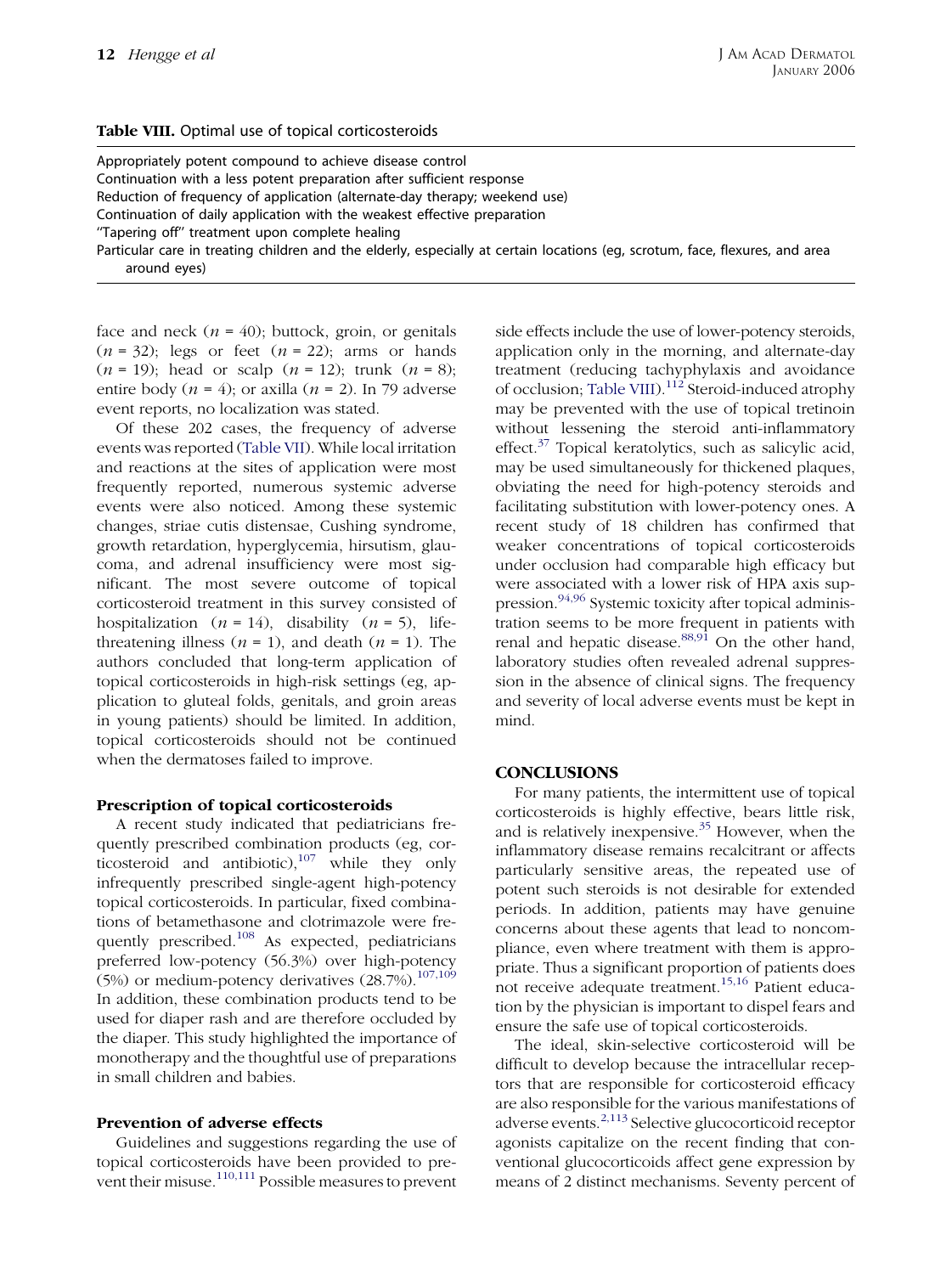<span id="page-12-0"></span>the therapeutic effects are mediated by transrepression, while an equal proportion of glucocorticoid adverse effects are mediated by transactivation. Selective novel glucocorticoid receptor ligands that demonstrate relative dissociation between transrepression and transactivation have recently been developed and await clinical tests.<sup>[122](#page-14-0)</sup>

#### **REFERENCES**

- 1. Sulzberger MB, Witten VH. Effect of topically applied compound F in selected dermatoses. J Invest Dermatol 1952; 19:101-2.
- 2. Smith EW. Do we need new and different glucocorticoids? A re-appraisal of the various congeners and potential alternatives. Curr Probl Dermatol 1993;21:1-10.
- 3. Fitzpatrick TB, Griswold HC, Hicks JH. Sodium retention and edema from percutaneous absorption of fludrocortisone acetate. J Am Med Assoc 1955;158:1149-52.
- 4. Ayres PJ, Hooper G. Assessment of the skin penetration properties of different carrier vehicles for topically applied cortisol. Br J Dermatol 1978;99:307-17.
- 5. Feldmann RJ, Maibach HI. Regional variation in percutaneous penetration of 14C cortisol in man. J Invest Dermatol 1967;48:181-3.
- 6. Wester RC, Maibach HI. Dermatophamacokinetics in clinical dermatology. Semin Dermatol 1983;2:81-4.
- 7. Hill CJH, Rostenberg A. Adverse effects from topical steroids. Cutis 1978;21:624-8.
- 8. Lubach D, Bensmann A, Bonemann U. Steroid-induced dermal atrophy: investigations on discontinuous application. Dermatologica 1989;179:67-72.
- 9. Werner Y, Lindberg M. Transepidermal water loss in dry and clinically normal skin in patients with atopic dermatitis. Acta Derm Venereol 1985;65:102-5.
- 10. Thune P. Evaluation of the hydration and water-holding capacity in atopic skin and so called dry skin. Acta Derm Venereol 1989;144:133-5.
- 11. Turpeinen M, Lehtokoski-Lehtiniemi E, Leisti S, Salo OP. Percutaneous absorption of hydrocortisone during and after the acute phase of dermatitis in children. Pediatr Dermatol 1988;5:276-9.
- 12. Cubey RB. Glaucoma following application of corticosteroid to the skin of the eyelids. Br J Dermatol 1976;95:207-8.
- 13. Zugerman C, Sauders D, Levit F. Glaucoma from topically applied steroids. Arch Dermatol 1976;112:1326.
- 14. Neilsen NV, Sorenson PN. Glaucoma induced by application of corticosteroids to the periorbital region. Arch Dermatol 1978;114:953-4.
- 15. Fischer G. Compliance problems in paediatric atopic eczema. Australas J Dermatol 1996;37:S10-3.
- 16. Charman CR, Morris AD, Williams HC. Topical corticosteroid phobia in patients with atopic eczema. Br J Dermatol 2000;142:931-6.
- 17. Yohn JJ, Weston WL. Topical glucocorticosteroids. Curr Probl Dermatol 1990;2:31-63.
- 18. Stoughton RB. Vasoconstrictor assay—specific applications. In: Maibach HI, Surber C, editors. TCS. Basel: Karger; 1992. pp. 42-53.
- 19. McKenzie AW, Stoughton RW. Methods for comparing percutaneous absorption of steroids. Arch Dermatol 1962; 86:608-10.
- 20. Kornell RC, Stoughton RB. Correlation of vasoconstrictor assay in clinical activity of psoriasis. Arch Dermatol 1985; 121:63-7.
- 21. Niedner R. Human models. In: Maibach HI, Surber C, editors. TCS. Basel: Karger; 1992. pp. 17-25.
- 22. Sukanto H, Nater JP, Bleumink E. Suppression of ultraviolet erythema by topical corticosteroids. Dermatologica 1980; 161:84-8.
- 23. Stengel R, Stricker R, Schopf E. Anti-inflammatory effect and tachyphylaxis of systemic and combined systemic-topical treatment with corticosteroids in the pyrexal erythema test. Z Hautkr 1984;59:1620-2.
- 24. Frosch PJ, Behrenbeck EM, Frosch K, Macher E. The Duhring chamber assay for corticosteroid atrophy. Br J Dermatol 1981;104:57-65.
- 25. Frosch PJ, Kligman AM. Rapid blister formation in human skin with ammonium hydroxide. Br J Dermatol 1977;96:461-73.
- 26. Kirby JD, Munro DD. Steroid-induced atrophy in animal and human models. Br J Dermatol 1976;94:111-9.
- 27. Plewig G, Kligman AM. Induction of acne by topical steroids. Arch Dermatol Forsch 1973;247:29-52.
- 28. Schröpel F. Plasma cortisol concentrations following whole body application of KOE-777 (prednicarbate). In: Christophers E, Schöpf E, Kligman AM, Stoughton RB, editors. Topical corticosteroid therapy. New York: Raven Press; 1988. pp. 151-67.
- 29. Lubach D, Kietzmann M. Anti-inflammatory effect and thinning of the skin: models for testing topically applied corticosteroids on human skin. In: Maibach HI, Surber C, editors. TCS. Basel: Karger; 1992. pp. 26-41.
- 30. Wolff HH, Kreusch JF, Wilhelm KP, Klaus S. The psoriasis plaque test and topical corticosteroids: evaluation by computerized laser profilometry. Curr Probl Dermatol 1993; 21:107-13.
- 31. Korting HC. Topical glucocorticoids and thinning of normal skin as to be assessed by ultrasound. Curr Probl Dermatol 1993;21:114-21.
- 32. Schulz H, Nietsch KH, Höhler T. Early detection of glucocorticoid-specific epidermal alterations using skin surface microscopy. Curr Probl Dermatol 1993;21:132-9.
- 33. Fairley JA, Rasmussen JE. Comparison of stratum corneum thickness in children and adults. J Am Acad Dermatol 1983;8:652-4.
- 34. Robertson DB, Maibach HI. Topical corticosteroids. Int J Dermatol 1982;21:59-67.
- 35. Lagos BR, Maibach HI. Frequency of application of topical corticosteroids: an overview. Br J Dermatol 1998;139:763-6.
- 36. du Vivier A. Tachyphylaxis to topically applied steroids. Arch Dermatol 1976;112:1245-8.
- 37. Kligman LH, Schwartz E, Lesnik RH, Mezick JA. Topical tretinoin prevents corticosteroid-induced atrophy without lessening the anti-inflammatory effect. Curr Probl Dermatol 1993;21:79-88.
- 38. Epstein NM, Epstein WL, Epstein JH. Atrophic striae in patients with inguinal intertrigo. Arch Dermatol 1963;87:450.
- 39. Ponec M, De Haas C, Bachra BN, Polano MK. Effects of glucocorticosteroids on cultured human skin fibroblasts. III. Transient inhibition of cell proliferation in the early growth stages and reduced susceptibility in later growth stages. Arch Dermatol Res 1979;265:219-27.
- 40. Lavker RM, Schechter NM, Lazarus GS. Effects of TCS on human dermis. Br J Dermatol 1986;115:101-7.
- 41. Hettmannsperger U, Tenorio S, Orfanos CE, Detmar M. Corticosteroids induce proliferation but do not influence TNF- or IL-1 beta-induced ICAM-1 expression of human dermal microvascular endothelial cells in vitro. Arch Dermatol Res 1993;285:347-51.
- 42. Sheu HM, Lee JY, Chai CY, Kuo KW. Depletion of stratum corneum intercellular lipid lamellae and barrier function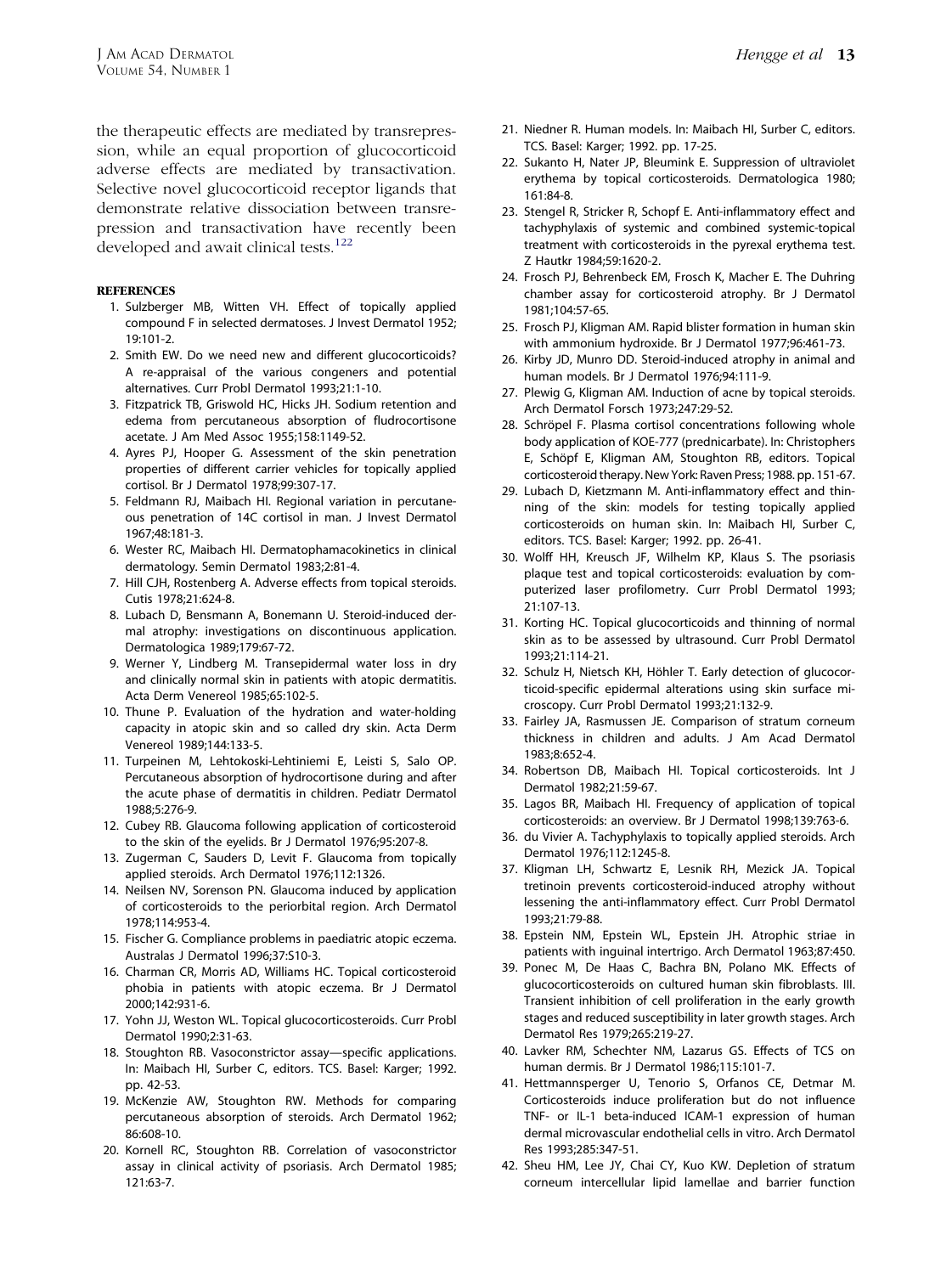<span id="page-13-0"></span>abnormalities after long-term TCS. Br J Dermatol 1997; 136:884-90.

- 43. Kao JS, Fluhr JW, Man MQ, Fowler AJ, Hachem JP, Crumrine D, et al. Short-term glucocorticoid treatment compromises both permeability barrier homeostasis and stratum corneum integrity: inhibition of epidermal lipid synthesis accounts for functional abnormalities. J Invest Dermatol 2003;120:456-64.
- 44. Ammar NM, Rao B, Schwartz RA, Janniger CK. Cutaneous striae. Cutis 2000;65:69-70.
- 45. Nigam PK. Striae cutis distensae. Int J Dermatol 1989;28: 426-8.
- 46. Rapaport MJ, Rapaport V. Eyelid dermatitis to red face syndrome to cure: clinical experience in 100 cases. J Am Acad Dermatol 1999;41:435-42.
- 47. Fulton JE, Kligman AM. Aggravation of acne vulgaris by topical application of corticosteroids under occlusion. Cutis 1968;4:1106.
- 48. Kaidbey KH, Kligman AM. The pathogenesis of topical steroid acne. J Invest Dermatol 1974;62:31-6.
- 49. Litt JZ. Steroid-induced rosacea. Am Fam Physician 1993; 48:67-71.
- 50. Mehan R, Ayers S Jr. Perioral dermatitis. Arch Dermatol 1964;89:803.
- 51. Hafeez ZH. Perioral dermatitis: an update. Int J Dermatol 2003;42:514-7.
- 52. Kligman AM. Topical steroid addicts. JAMA 1976;235:1550.
- 53. Wells K, Brodell RT. Topical corticosteroid ''addiction.'' A cause of perioral dermatitis. Postgrad Med 1993;93:225-30.
- 54. Rapaport MJ, Rapaport VH. Serum nitric oxide levels in ''red'' patients: separating corticosteroid-addicted patients from those with chronic eczema. Arch Dermatol 2004;140:1013-4.
- 55. Takeda K, Arase S, Takahashi S. Side effects of TCS and their prevention. Drugs 1988;5:15-23.
- 56. Munro DD. Disorders of hair. In: Fitzpatrick TB, Clark WH, editors. Dermatology and general medicine. New York: McGraw Hill; 1971. p. 17.
- 57. Schoepf E. Nebenwirkungen externer Kortikoidtherapie. Hautarzt 1972;23:295-301.
- 58. Friedman SJ, Butler DF, Pittelkow MR. Perilesional linear atrophy and hypopigmentation after intralesional corticosteroid therapy. Report of two cases and review of the literature. J Am Acad Dermatol 1988;19:537-41.
- 59. Colomb D. Stellate spontaneous pseudoscars. Senile and presenile forms: especially those forms caused by prolonged corticoid therapy. Arch Dermatol 1972;105:551-4.
- 60. Aucott JN. Glucocorticoids and infection. Endocrinol Metab Clin North Am 1994;23:655-70.
- 61. Schwartz RA. Superficial fungal infections. Lancet 2004; 364:1173-82.
- 62. Ive FA, Marks R. Tinea incognito. Br Med J 1968;3:149-52.
- 63. Marliere V, Roul S, Labreze C, Taieb A. Crusted (Norwegian) scabies induced by use of TCS and treated successfully with ivermectin. J Pediatr 1999;135:122-4.
- 64. Hamada T. Granuloma intertriginosum infantum (granuloma glutaeale infantum). Arch Dermatol 1975;111:1072-3.
- 65. Peres E, Barnadas MA, Garcia-Patos V, Pedro C, Curell R, Sander CA, et al. Kaposi's sarcoma in a patient with erythroblastopenia and thymoma: reactivation after topical corticosteroids. Dermatology 1998;197:264-7.
- 66. Truhan AP, Ahmed AR. Corticosteroids: a review with emphasis on complications of prolonged systemic therapy. Ann Allergy 1989;62:375-91.
- 67. Dooms-Goossens A, Morren M. Results of routine patch testing with corticosteroid series in 2073 patients. Contact Dermatitis 1992;26:182-91.
- 68. Bircher AJ, Thurlimann W, Hunziker T, Pasche-Koo F, Hunziker N, Perrenoud D, et al. Contact hypersensitivity to corticosteroids in routine patch test patients. A multi-centre study of the Swiss Contact Dermatitis Research Group. Dermatology 1995;191:109-14.
- 69. Lutz ME, el-Azhary RA. Allergic contact dermatitis due to topical application of corticosteroids: review and clinical implications. Mayo Clin Proc 1997;72:1141-4.
- 70. Isaksson M, Andersen KE, Brandao FM, Bruynzeel DP, Bruze M, Camarasa JG, et al. Patch testing with corticosteroid mixes in Europe. A multicentre study of the EECDRG. Contact Dermatitis 2000;42:27-35.
- 71. Butani L. Corticosteroid-induced hypersensitivity reactions. Ann Allergy Asthma Immunol 2002;89:439-45.
- 72. Thomson KF, Wilkinson SM, Powell S, Beck MH. The prevalence of corticosteroid allergy in two U.K. centres: prescribing implications. Br J Dermatol 1999;141:863-6.
- 73. Wilkinson SM, Jones MF. Corticosteroid usage and binding to arginine: determinants of corticosteroid hypersensitivity. Br J Dermatol 1996;135:225-30.
- 74. Lauerma AI, Reitamo S. Contact allergy to corticosteroids. J Am Acad Dermatol 1993;28:618-22.
- 75. Seukeran DC, Wilkinson SM, Beck MH. Patch testing to detect corticosteroid allergy: is it adequate? Contact Dermatitis 1997;36:127-30.
- 76. Vogel HG. Influence of age, treatment with corticosteroids and strain rate on mechanical properties of rat skin. Biochim Biophys Acta 1972;286:79-83.
- 77. Wilson FM. Adverse external ocular effects of topical ophthalmic medications. Surv Ophthalmol 1979;24:57-88.
- 78. Koda-Kimble MA, Young LL, editors. Applied therapeutics: The clinical use of drugs. 5th ed. Vancouver [WA]: Applied Therapeutics; 1992.
- 79. Aggarwal RK, Potamitis T, Chong NHV, et al. Extensive visual loss with topical facial steroids. Eye 1993;7:664-6.
- 80. Aalto-Korte K, Turpeinen M. Pharmacokinetics of topical hydrocortisone at plasma level after applications once or twice daily in patients with widespread dermatitis. Br J Dermatol 1995;133:259-63.
- 81. Gilbertson EO, Spellman MC, Piacquadio DJ, Mulford MI. Super potent topical corticosteroid use associated with adrenal suppression: clinical considerations. J Am Acad Dermatol 1998;38:318-21.
- 82. Olsen EA, Cornell RC. Topical clobetasol-17-propionate: review of its clinical efficacy and safety. J Am Acad Dermatol 1986;15:246-55.
- 83. Ohman EM, Rogers S, Meenan FO, McKenna TJ. Adrenal suppression following low-dose topical clobetasol propionate. J R Soc Med 1987;80:422-4. Erratum in: J R Soc Med 1988;81:308.
- 84. Keipert JA, Kelly R. Temporary Cushing's syndrome from percutaneous absorption of betamethasone 17-valerate. Med J Aust 1971;1:542-4.
- 85. Carruthers JA, August PJ, Staughton RC. Observations on the systemic effect of topical clobetasol propionate (Dermovate). Br Med J 1975;4:203-4.
- 86. Nathan AW, Rose GL. Fatal iatrogenic Cushing's syndrome. Lancet 1979;1:207.
- 87. Munro DD. The effect of percutaneously absorbed steroids on hypothalamic-pituitary-adrenal function after intensive use in in-patients. Br J Dermatol 1976;12:67-76.
- 88. Gomez EC, Frost P. Induction of glycosuria and hyperglycemia by topical corticosteroid therapy. Arch Dermatol 1976; 112:1559-62.